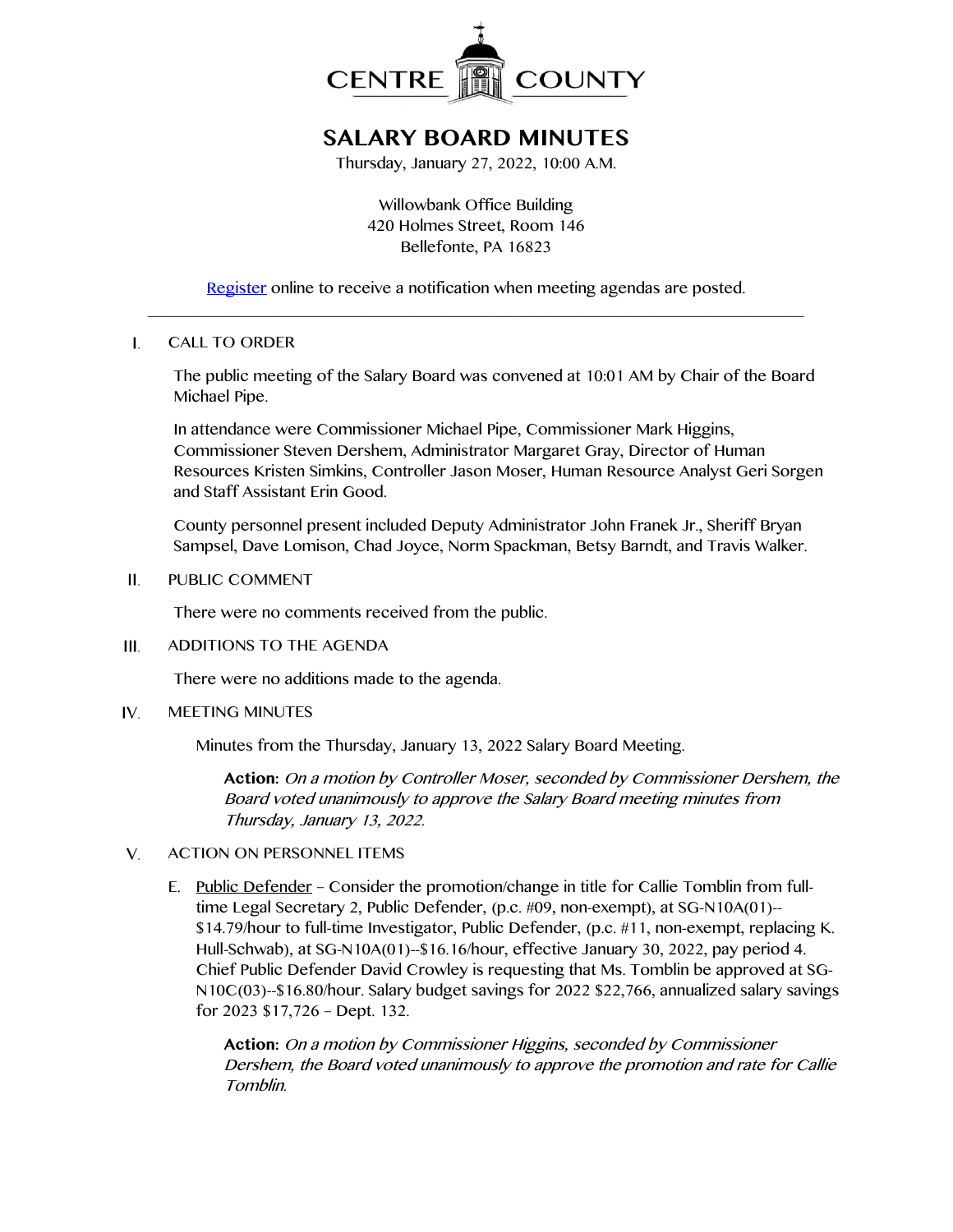# **SALARY BOARD MINUTES THURSDAY, JANUARY 27, 2022 PAGE 2**

E. Correctional Facility – Consider the Centre County Correctional Facility Food Service Manager Kevin Brindle to be paid overtime when working open Kitchen Supervisor shifts only after 40 hours worked in a week has been met, effective retro to January 16, 2022, pay period 3 to July 1, 2022, pay period 14. Salary budget savings for 2022 \$16,936 - Dept. 333.

**Action:** On a motion by Commissioner Higgins, seconded by Controller Moser, the Board voted unanimously to approve temporary overtime for Kevin Brindle.

- E. Courts
	- i. MDJ State College II 49-1-01 Rate for Tamara S. Smith at SG-S45A(01)--\$16.43/hour, effective February 7, 2022, pay period 4. President Judge Pamela Ruest is appointing Ms. Smith to full-time Office Supervisor 2, MDJ-Hahn, (p.c. #01, non-exempt, replacing M. Brodie). President Judge Ruest is requesting that Ms. Smith be approved at SG-S45C(03)--\$17.04/hour. Salary budget savings for 2022 \$5,756, annualized salary savings for 2023 \$644 – Dept. 251.

**Action:** On a motion by Controller Moser, seconded by Commissioner Higgins, the Board voted unanimously to approve the rate for Tamara S. Smith.

- E. Sheriff
	- i. Rate for Lucas M. Sharer at SG-N08A(01)--\$14.79/hour, effective February 7, 2022, pay period 4. Sheriff Bryan Sampsel is appointing Mr. Sharer to part-time Deputy Sheriff-Security 40%, Sheriff, (p.c. #13, non-exempt, replacing L Spayd). Sheriff Bryan Sampsel is requesting that Mr. Sharer be approved at SG-N08B(02)--\$15.07/hour. Salary budget savings for 2022 \$3,255 – Dept. 211.
	- ii. Rate for Drew E. Koschny at SG-N08A(01)--\$14.79/hour, effective February 7, 2022, pay period 4. Sheriff Bryan Sampsel is appointing Mr. Koschny to on-call/occasional Deputy Sheriff-Security, Sheriff, (p.c. #29, non-exempt, replacing A. Lucas). Sheriff Bryan Sampsel is requesting that Mr. Koschny be approved at SG-N08B(02)-- \$15.07/hour. Salary budget savings for 2022 \$1,959, annualized salary savings for 2023 \$874 – Dept. 211.

**Action:** On a motion by Controller Moser, seconded by Commissioner Dershem, the Board voted unanimously to approve the Sheriff items i-ii.

 $VI.$ **RECESS** 

> On a motion by Commissioner Higgins, seconded by Commissioner Dershem the Board voted unanimously to recess the meeting at 10:10 AM.

#### VII. CALL TO ORDER

The public meeting of the Salary Board was convened at 10:26 AM by Chair of the Board Michael Pipe.

On a motion by Commissioner Higgins, seconded by Commissioner Dershem, the Board